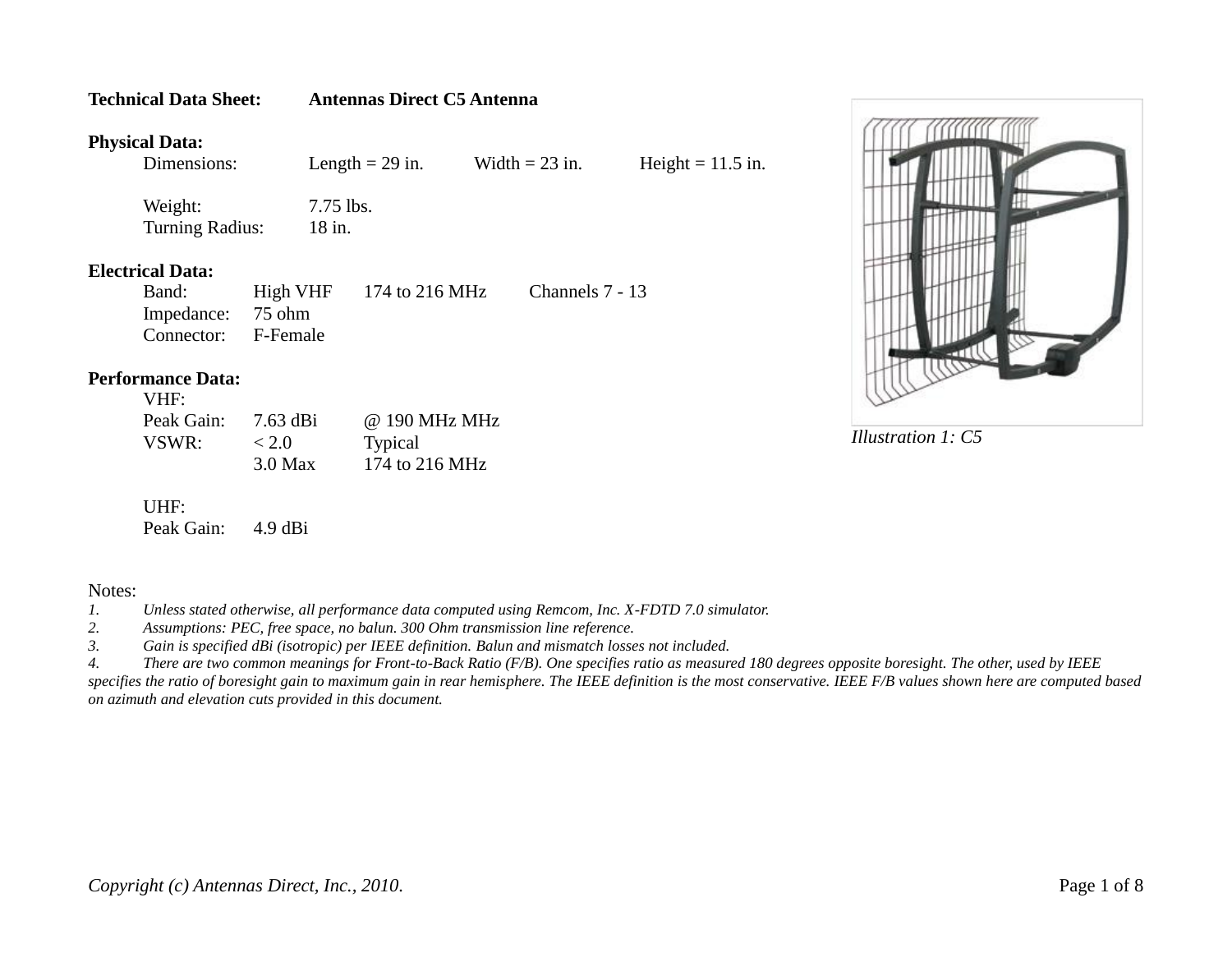

*Copyright (c) Antennas Direct, Inc., 2010. Illustration 2: C5 - High VHF Total Gain versus Azimuth Angle.*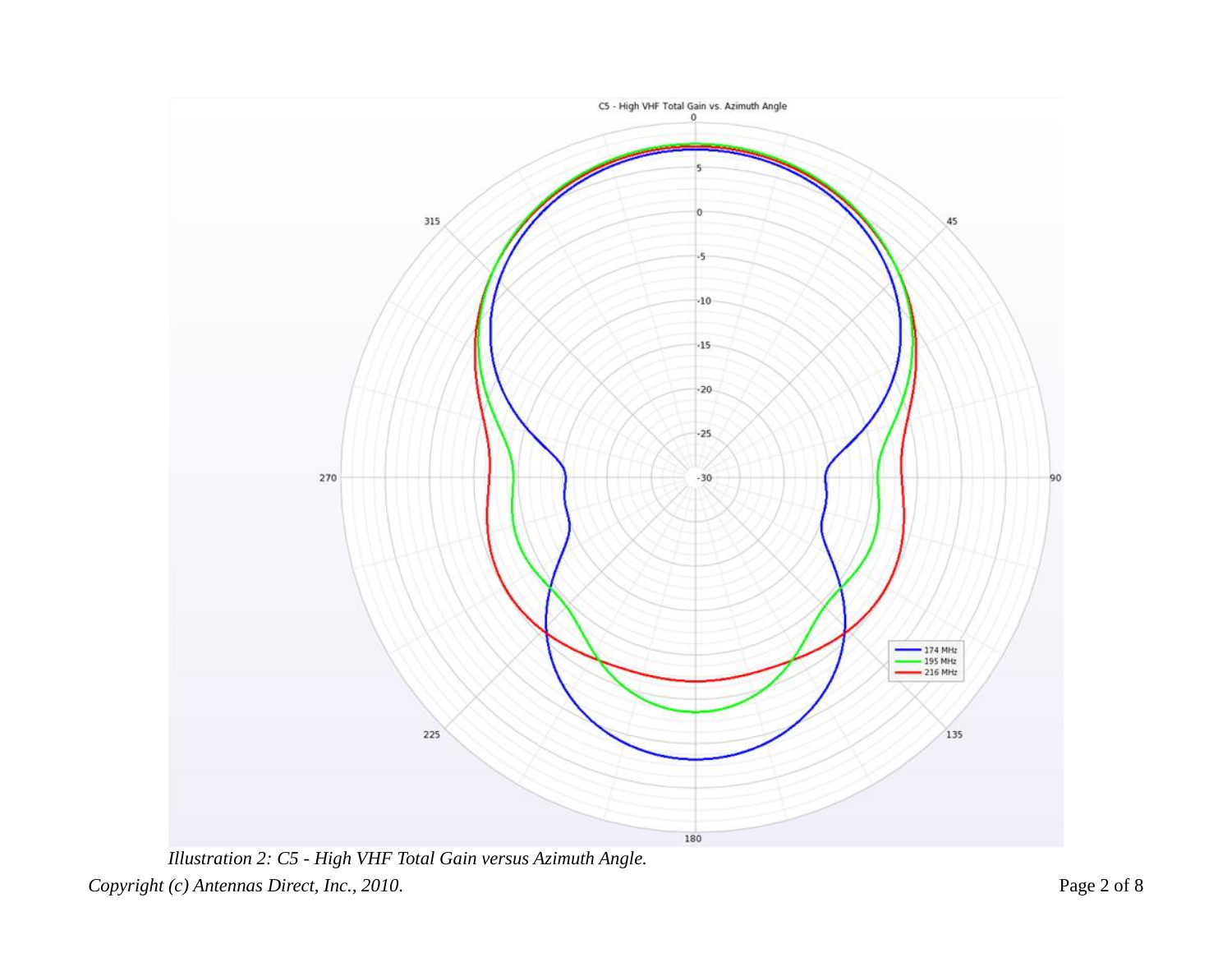

 $Copyright$   $l^{\theta}$  Antennas Direct, Inc., 2010. Page 3 of 8 *Illustration 3: C5 High VHF Horizontal Gain versus Azimuth Angle. Note: Side lobes lower than total gain of previous*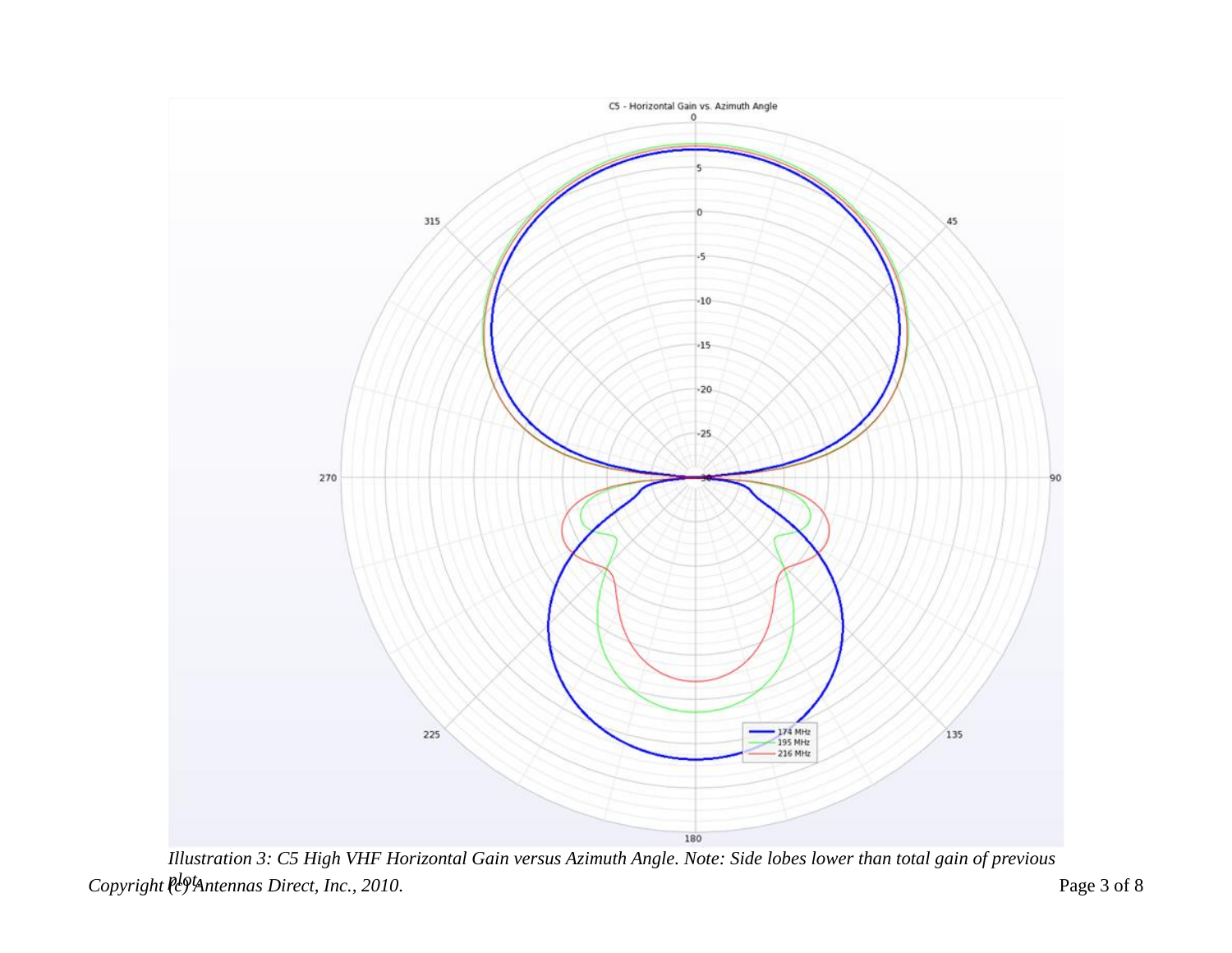

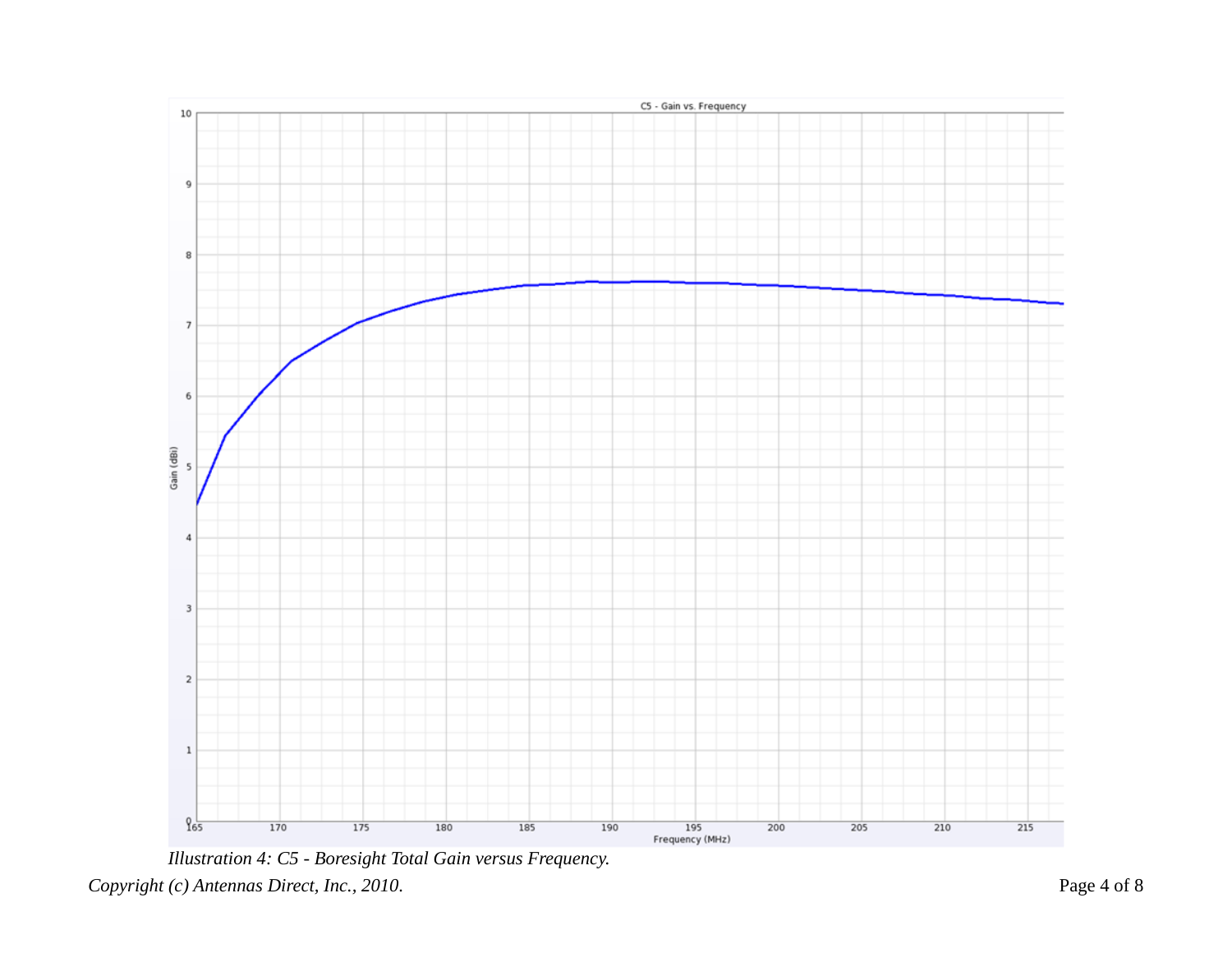

*Illustration 5: C5 – Computed VSWR versus Frequency. Balun neglected. Assume 300 ohm line impedance.*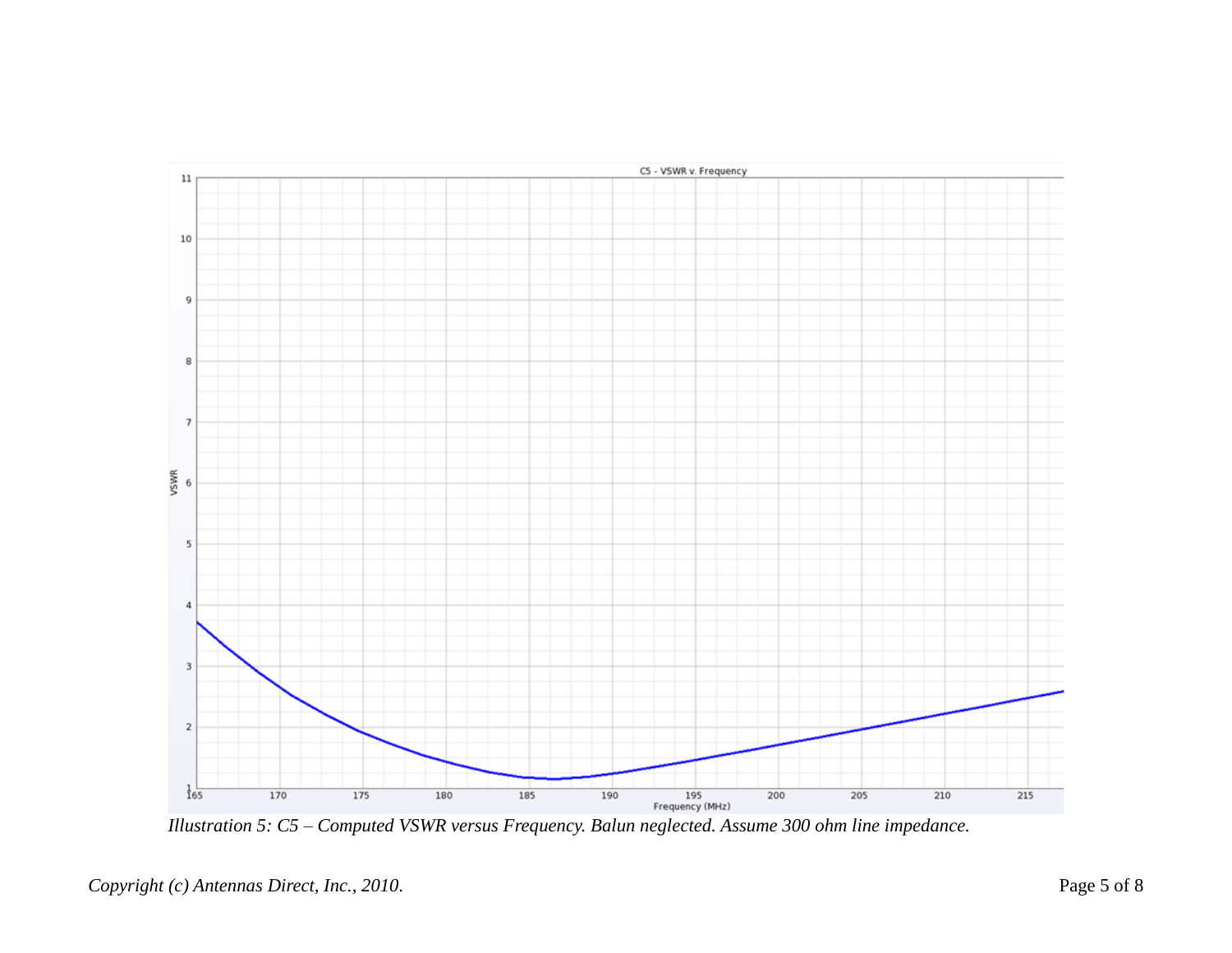



*Copyright (c) Antennas Direct, Inc., 2010.* Page 6 of 8

C5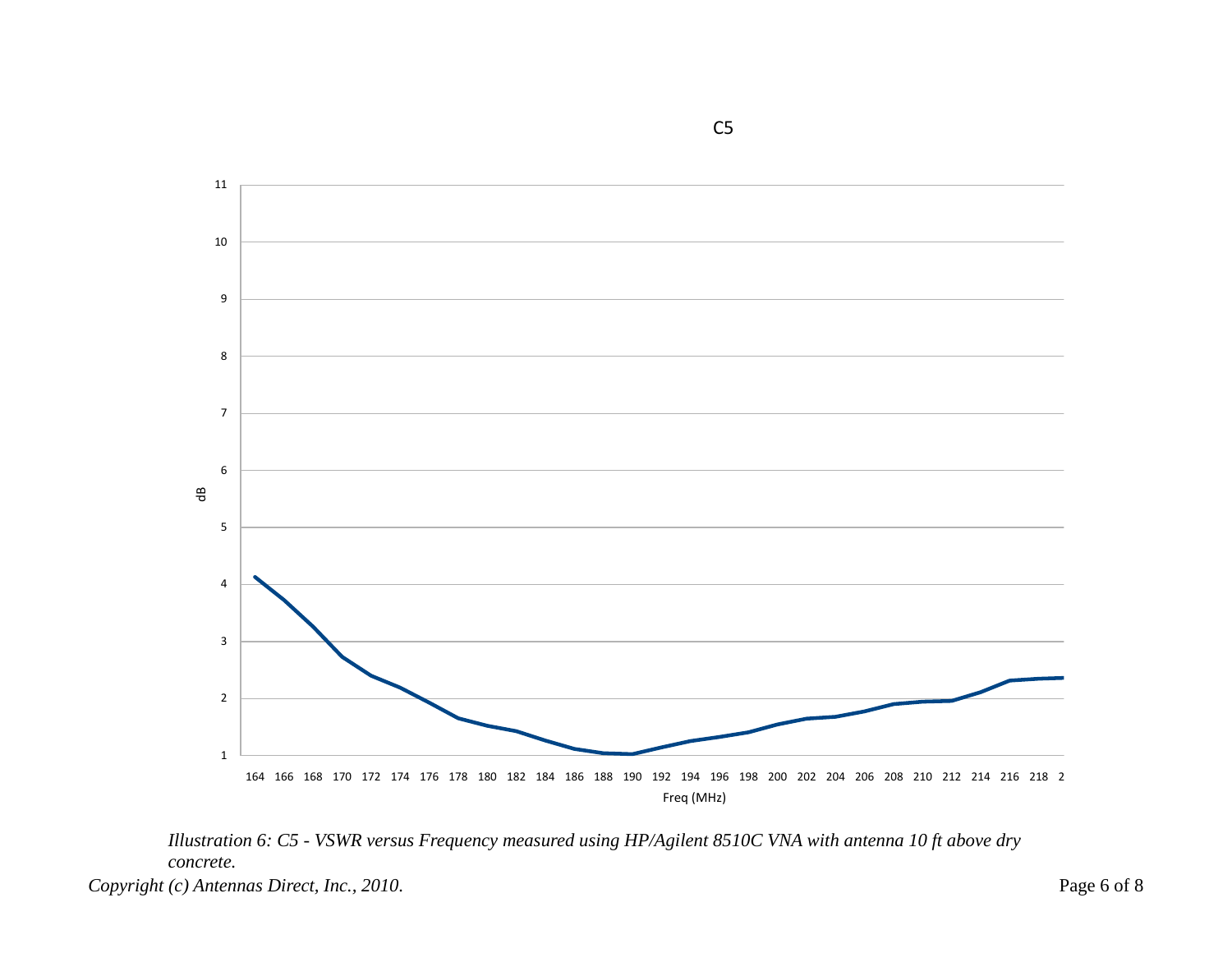

*Illustration 7: C5 - Computed UHF VSWR versus Frequency. This is out of band response for this antenna.*